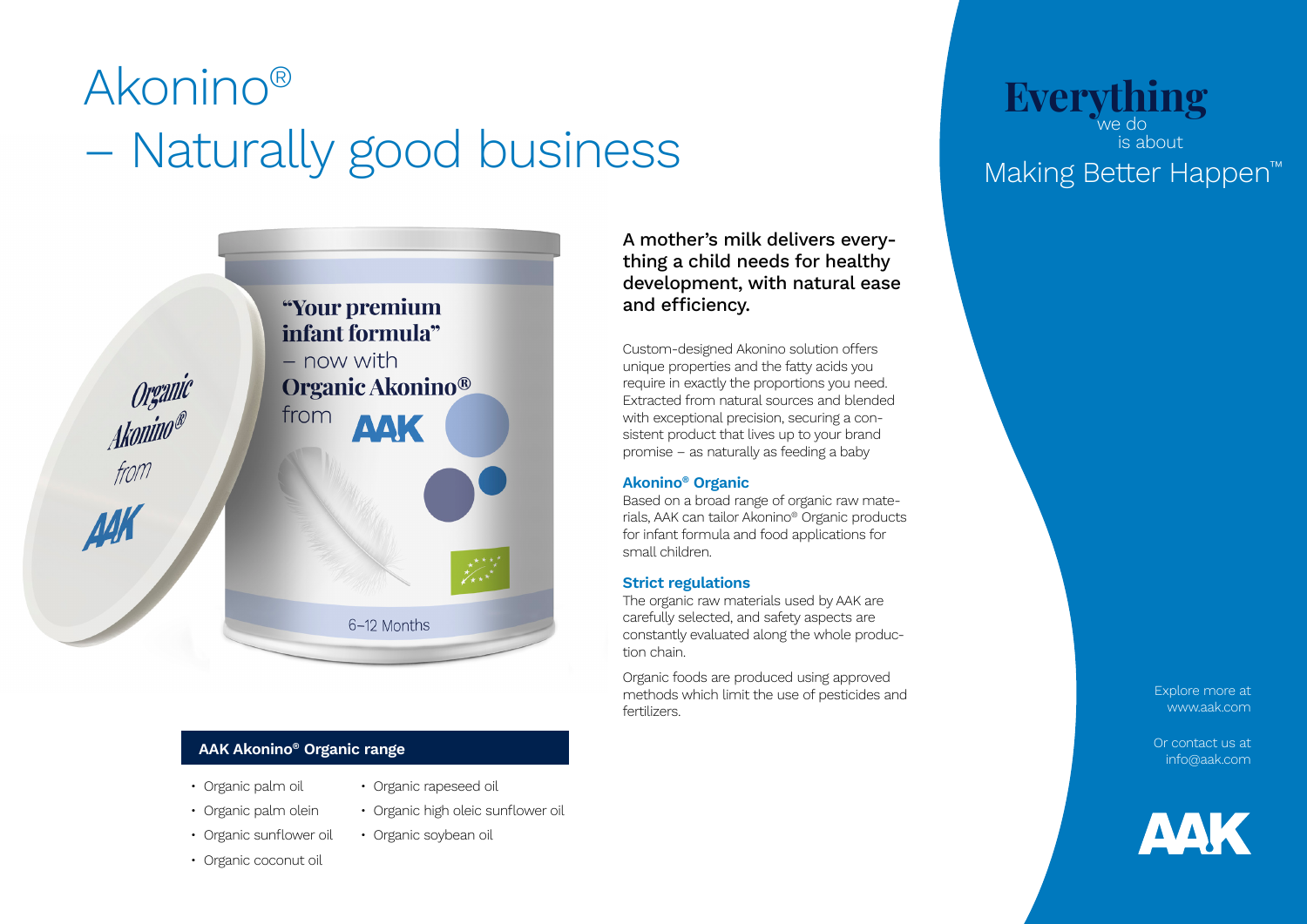**Everything** Akonino® DHA - a plant-based omega-3 fatty acid for infant formula that offers market-leading quality levels



## **The benefits of Akonino® DHA**

- Highest quality in the market
- Neutral taste and color
- High purity
- Vegan-friendly
- Sustainably sourced
- Solvent-free
- European origin
- EU Infant Novel Food approval secured

DHA has several clinically proven benefits and is mandatory in infant formula across the EU.

While DHA is commonly derived from fish oils, Akonino® DHA is a vegan-friendly solution that is sustainably sourced from algae.

### **Formulation benefits**

Akonino® DHA is a high purity ingredient with neutral taste and color, which is difficult to achieve with alternatives based on fish oil.

It is created from microalgae grown through a fermentation process in a closed production environment.

### **Sustainable solution**

Akonino® DHA has a far lower environmental impact than DHA sourced from fish. While the microalgae used are sourced from the sea, they are grown in closed conditions that mean any environmental impact can be strictly controlled and minimized.

Supporting three of the UN Sustainable Development Goals



# we do is about Making Better Happen™

Explore more at www.aak.com

Or contact us at info@aak.com